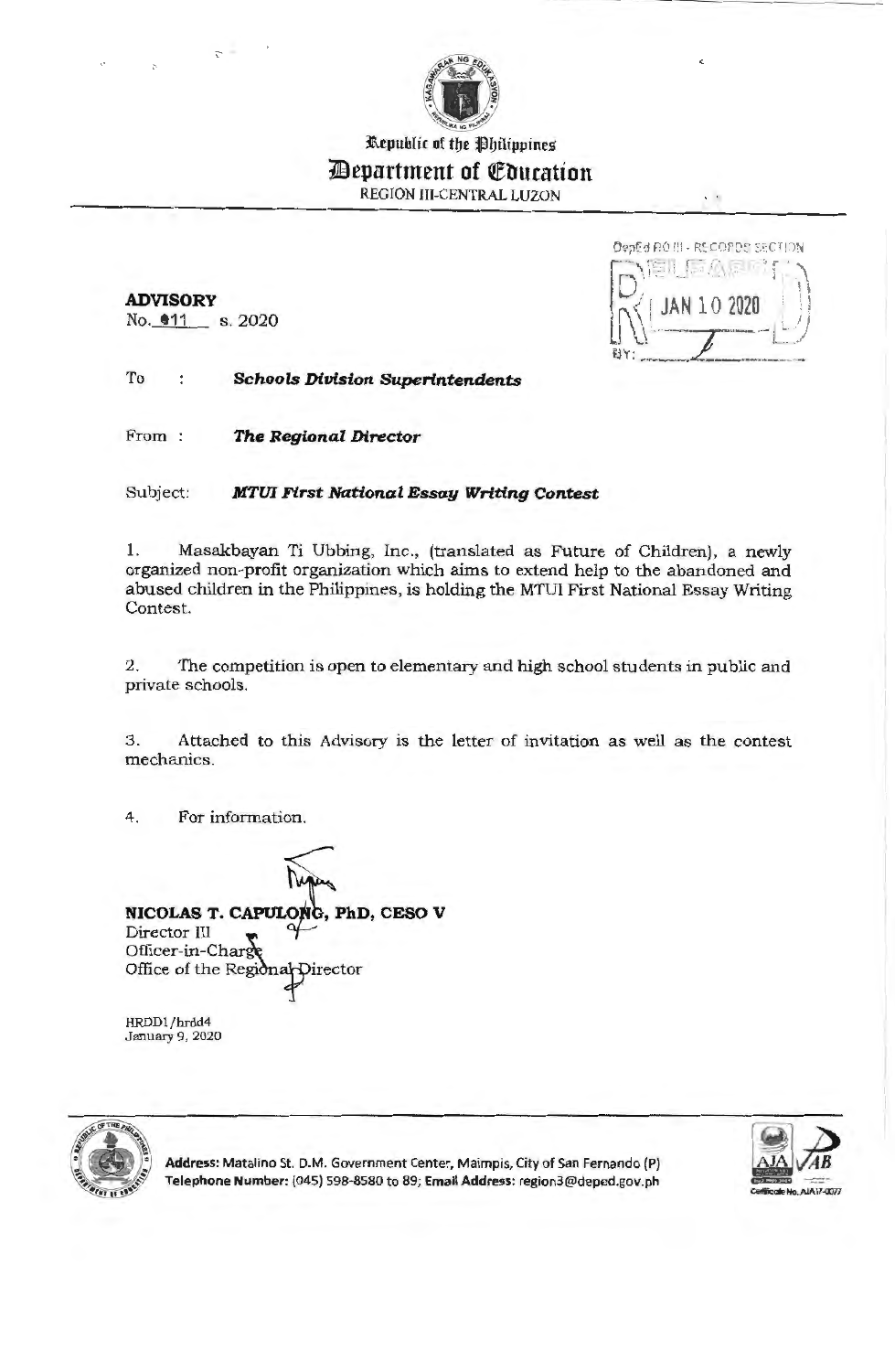

**Masakbayan** Ti **Ubbing,** Inc. SEC **Reg. No.:** CN201917891 Block 4 Lot 3A Paraiso Drive Paraiso Subdivision, Talon Kuatro Las Pinas City, Metro Manila 1740 Email: masakbayantiubbing@gmail.com

**Masakbayan Ti Ubbing,** Inc. Turning Hope To Reality

#### THE SCHOOL ADMINISTRATOR/S

Sir/Madam:

Masakbayan Ti Ubbing, Inc. *(translated as Future of Children)* is a newly organized non-stock, non-profit organization which aims to extend help to the abandoned and abused children in the Philippines. It also plans to implement several programs to help the less-fortunate families in rural and urban areas.

In order to collect & gather the opinion and ideas of the children, we are holding the **MTUI First National Essay Writing Contest.** This is to know first-hand what a child thinks about the current state of the society, especially bis fellow children in the community where he belongs. Their essays will help us determine what issues are more important in the eyes of a child, hence will make our program designs more relevant and realistic.

May we then ask for your school's participation. Copy of the competition mechanics is hereby attached. minum Hope To Beality

Very truly yours,

**UAZON, CPA** 

Project Head and Director for Financial Services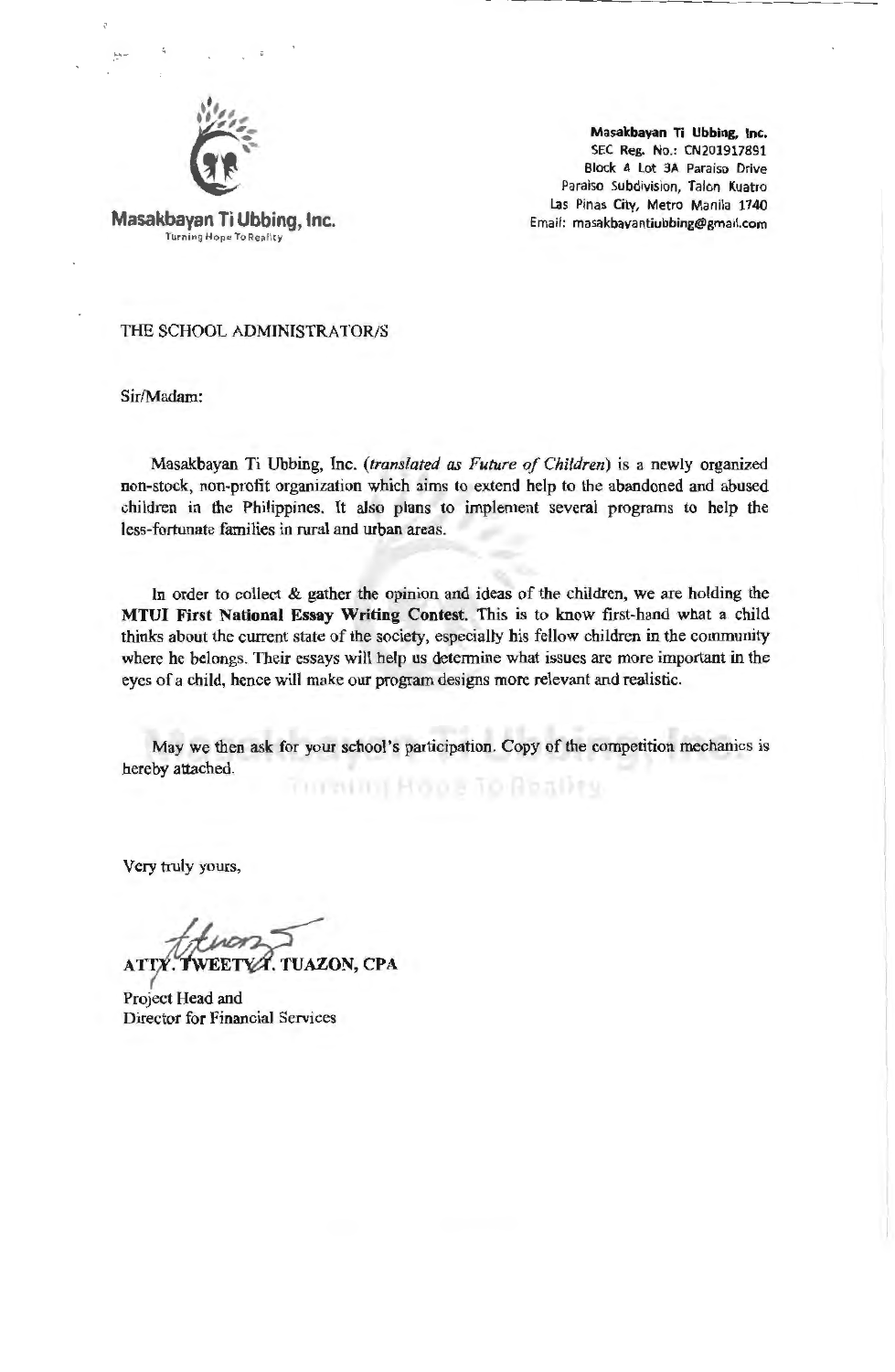

#### **Masakbayan Ti Ubbing, Inc.**  Turning Hope To Reality

## **1ST NATIONAL ESSAY WRITING CONTEST**

### **(Elementary and ffigh School Category)**

The World Children's Day is an event that promotes international togetherness, awareness among children and improving their welfare. Kids are taking stand around the world to say: it is time for every child to have every right.

We have the Greta Thunberg and Malala Yousafzai who spoke before the United Nations to demand accountability and protection of children's rights.

Therefore, we ask the Filipino Children on their stand about the Rights of the Child.

#### **General Qualifications/Requirements:**

- 1. The competition is open to Grade IV, Grade V and Grade VI pupils in private and public schools for Elementary Category and First Year, Second Year, Third Year or Fourth Year students for High School Category.
- 2. Endorsement letter from Class Adviser or School Principal or School Identification Card of the participant.
- 3. Fully accomplished registration form.
- 4. Each school may send a maximum of 6 entries.
- 5. There shall only be one category for elementary and one category for high school which means all entries will be judged regardless of participant's grade level or year level.

#### **Mechanics:**

1. **TOPIC FOR ELEMENTARY CATEGORY:** The essay must discuss anything about the United Nations Convention on the Rights of the Child of 1989 downloadable at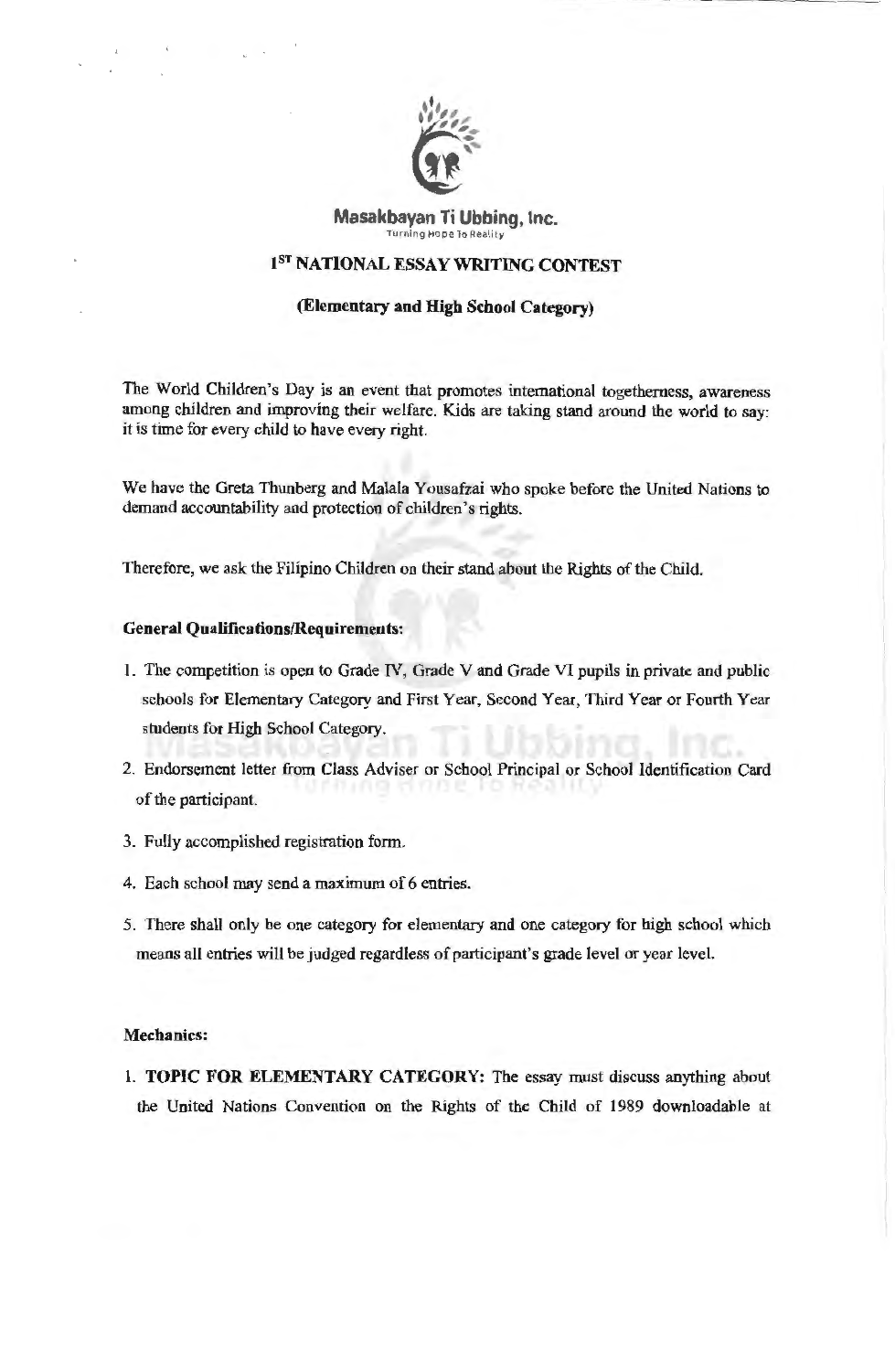https://www.unhcr.org/uk/4aa76b319.pdf. You may also read a simplified discussion of the topic at https://www.unicef.org.uk/what-we-do/un-convention-child-rights/

2. TOPIC FOR HIGH SCHOOL CATEGORY: The essay must discuss the major **issues facing the young people today and the actions the government or the society needs to resolve these issues.** 

We are now in this volatile time where there are a number of social issues facing teens that other generations didn't deal with. Advances in technology and the rise of social media have contributed to a change in the ways in which our young people interact, learn and receive information. It only makes sense that we'd start to address the different problems among the youth.

- 3. The contestant has the liberty to formulate a title for his essay-entry.
- 4. All entries must be written in English and must have at least 300 words and must not exceed 800 words *for elementary category* and at least 500 words but must not exceed 1000 words for *high school category.*
- 5. All essays must be original, personally written and organized by the pupil/student, and previously unpublished.
- 6. All entries must follow the specifications below:
	- a. Handwritten using a white intermediate pad paper AND typewritten copy in short bond paper, double-spaced, Font Style Times New Roman, Font Size 12
	- b. Page number must be indicated
	- c. I-inch margin on all sides for the typewritten copy
	- d. Must contain at least three paragraphs
	- e. The contestant must **not** write his/her name on the pages of the essay. Each entry will be assigned a particular number by MTUI.
- 7. Criteria for judging

| Criteria                          | Weight |
|-----------------------------------|--------|
| <b>Understanding of the topic</b> |        |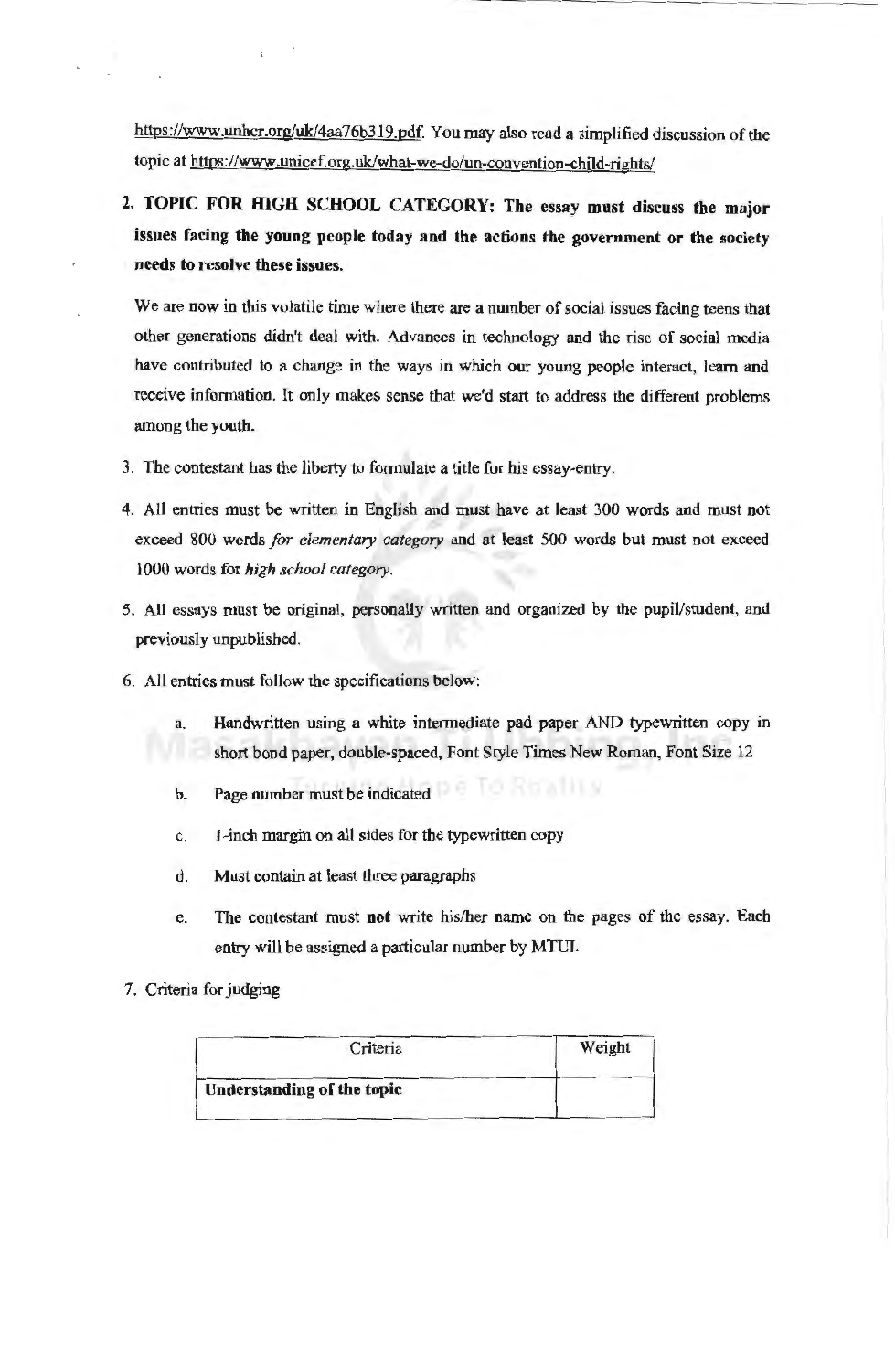| To what extent did the writer demonstrate a clear<br>understanding of the topic and discuss with<br>details?    | 30% |
|-----------------------------------------------------------------------------------------------------------------|-----|
| Effectiveness in expressing a point-of-view<br>To what extent did the writer present his<br>point-of-view?      | 35% |
| Original thinking relative to the topic<br>To what extent was the original thinking relative<br>to the subject? | 25% |
| Literary style, grammar and spelling                                                                            | 10% |

## 8. Submission of Entries

- a. All entries in Elementary Category must be received by Masakbayan Ti Ubbing, Inc. on or before February 13, 2020, 11:59PM; High School Category entries must be received on or before February 14, 2020, 11 :59PM
- b. Scanned copy of entries may be sent thru email at masakbayaninc@gmail.com or at masakbayantiubbing@gmailcom (preferred method) and must be scanned continuously in the following order:
	- 1. Registration and Endorsement Form
	- 2. Typewritten Essay
	- 3. Handwritten Essay

Subject Line of the e-mail should be: **MTUI (space) Name of Participant (space) Category (space) Date of Submission.** *For example: MTIJJ JOHN CRUZ HIGH SCHOOL 02/01/2020* 

c. If a school sends multiple entries, each entry must be sent separately. One e-mail per entry.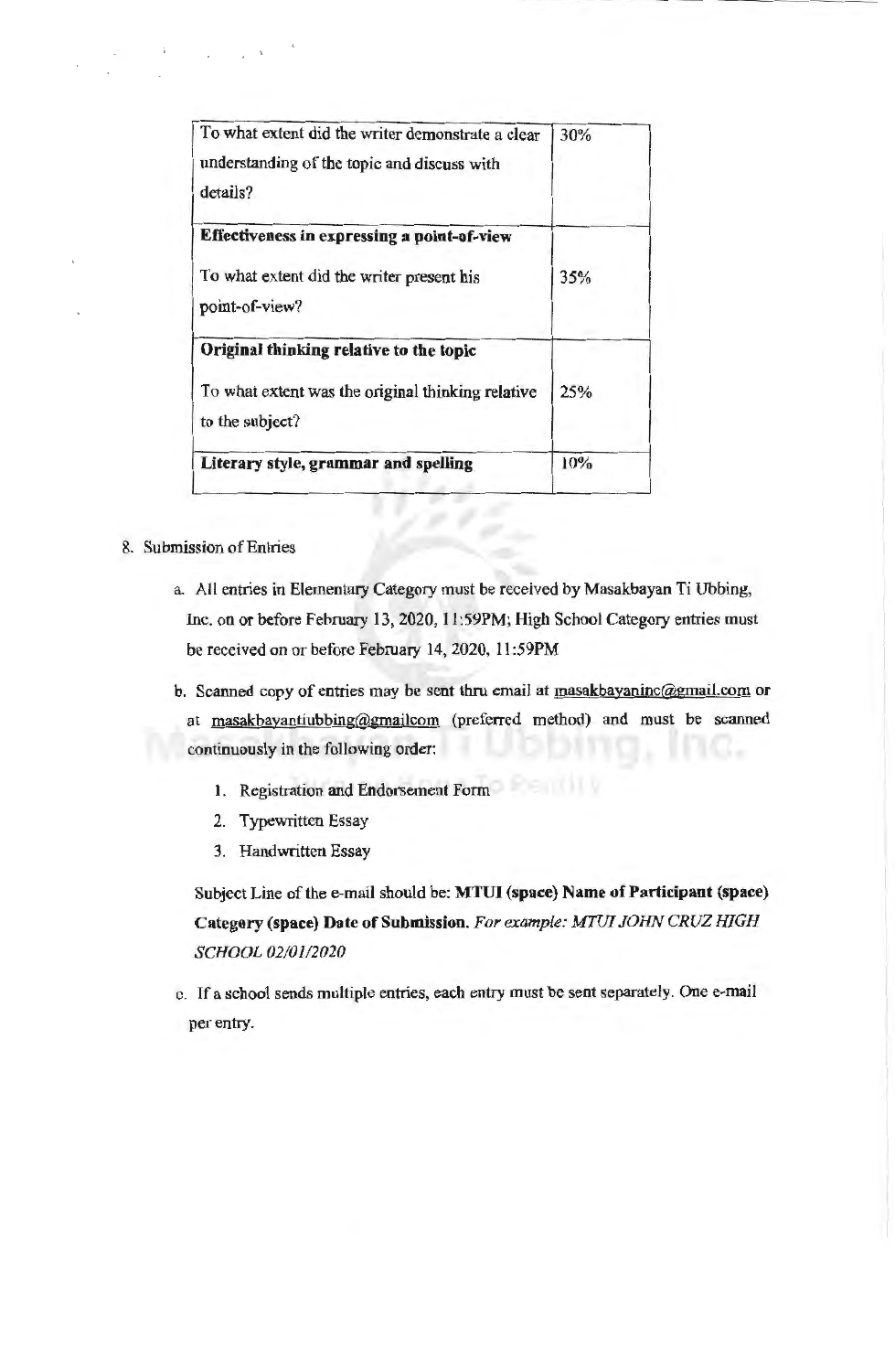d. Contestants may also opt send their entries thru regular, registered mail. *(However, we still prefer that entries be sent via e-mail. Let's save Mother Earth)* Address is provided below.

> **Masakbayan Ti Ubbing, Inc.**  *c/o KARPOV ABLANG*  Block 4 Lot 3A Paraiso Drive Paraiso Subdivision, Talon Kuatro Las Pinas City, Metro Manila 1740

- 9. Only 3 winners per category shall be announced and shall be identified as Champion,  $1^{st}$ runner up and 2nd runner up.
- 10. Winning writers shall be given cash prize, medal and certificate ofrecognition. Coaches/advisers shall be given a certificate of recognition.
- 11. The Winning Entry *(Champion)* shall also be published in a newspaper of general circulation.
- 12. Announcement of winners shall be on March 16, 2020 via our Facebook page. Winners shall be also notified via mail.
- 13. All entries shall be kept by Masakbayan Ti Ubbing, Inc.
- 14. For further details, kindly contact us at:

Mobile: +63.935.994.5395 Email: masakbayaninc@gmail.com or masakbayantiubbing@gmail.com

## **Kindly also follow and like our FB Page, Masakbayan Ti Ubbing, Inc.**

lurning Hope To Reality

nc.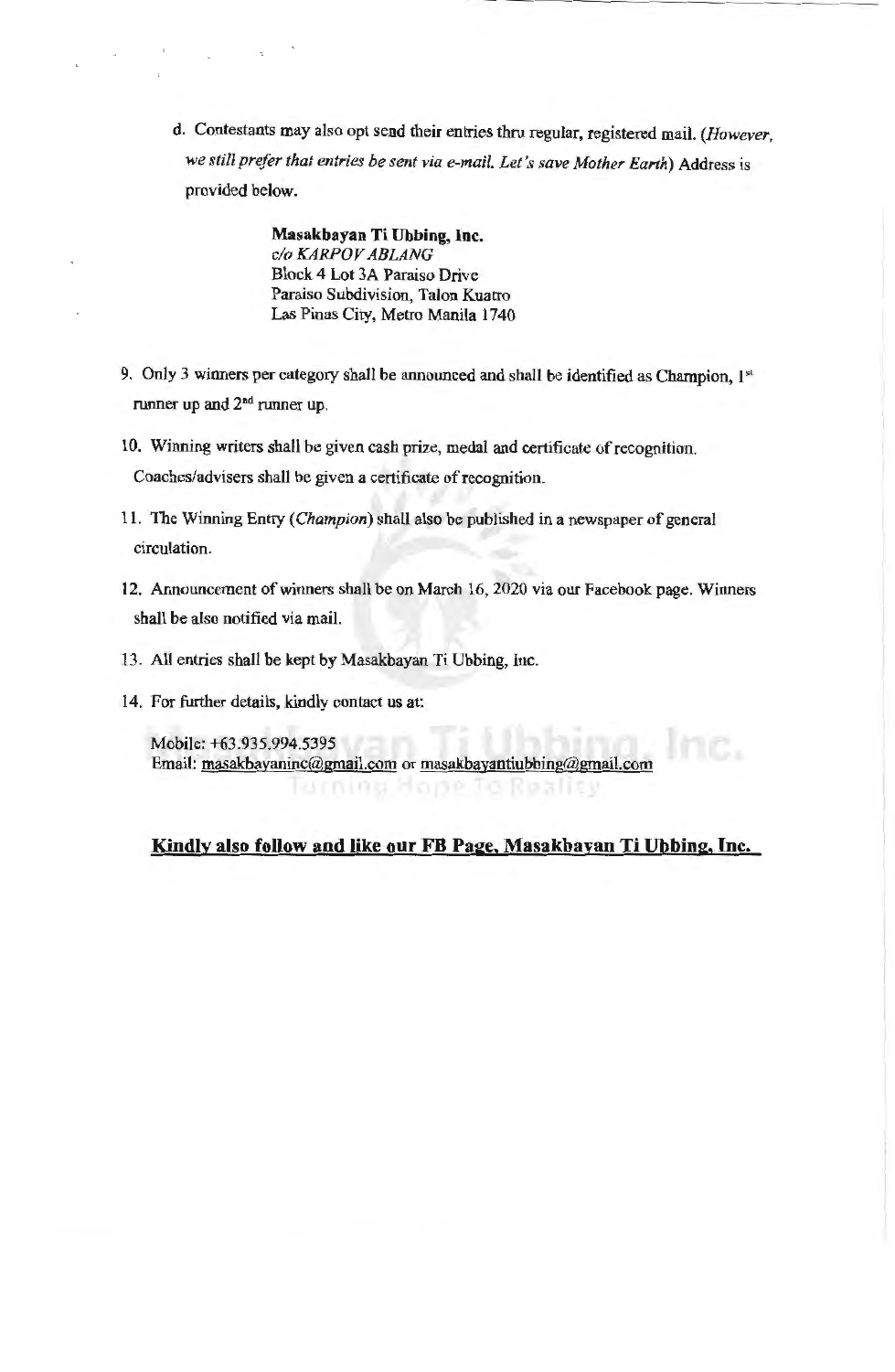



# **FIRST NATIONAL ESSAY WRITING CONTEST**

# REGISTRATION AND ENDORSEMENT FORM

| <b>NAME OF PARTICIPANT</b>   |                         |
|------------------------------|-------------------------|
| <b>NAME OF COACH/ADVISER</b> |                         |
| <b>SCHOOL</b>                |                         |
| <b>SCHOOL ADDRESS</b>        |                         |
| <b>CONTACT NUMBER</b>        |                         |
| <b>EMAIL ADDRESS</b>         | furning Hope To Bealisy |
| <b>TITLE OF ESSAY</b>        |                         |
|                              |                         |

Name and Signature of Participant

X------------------------------------------------------------------------- **---X**